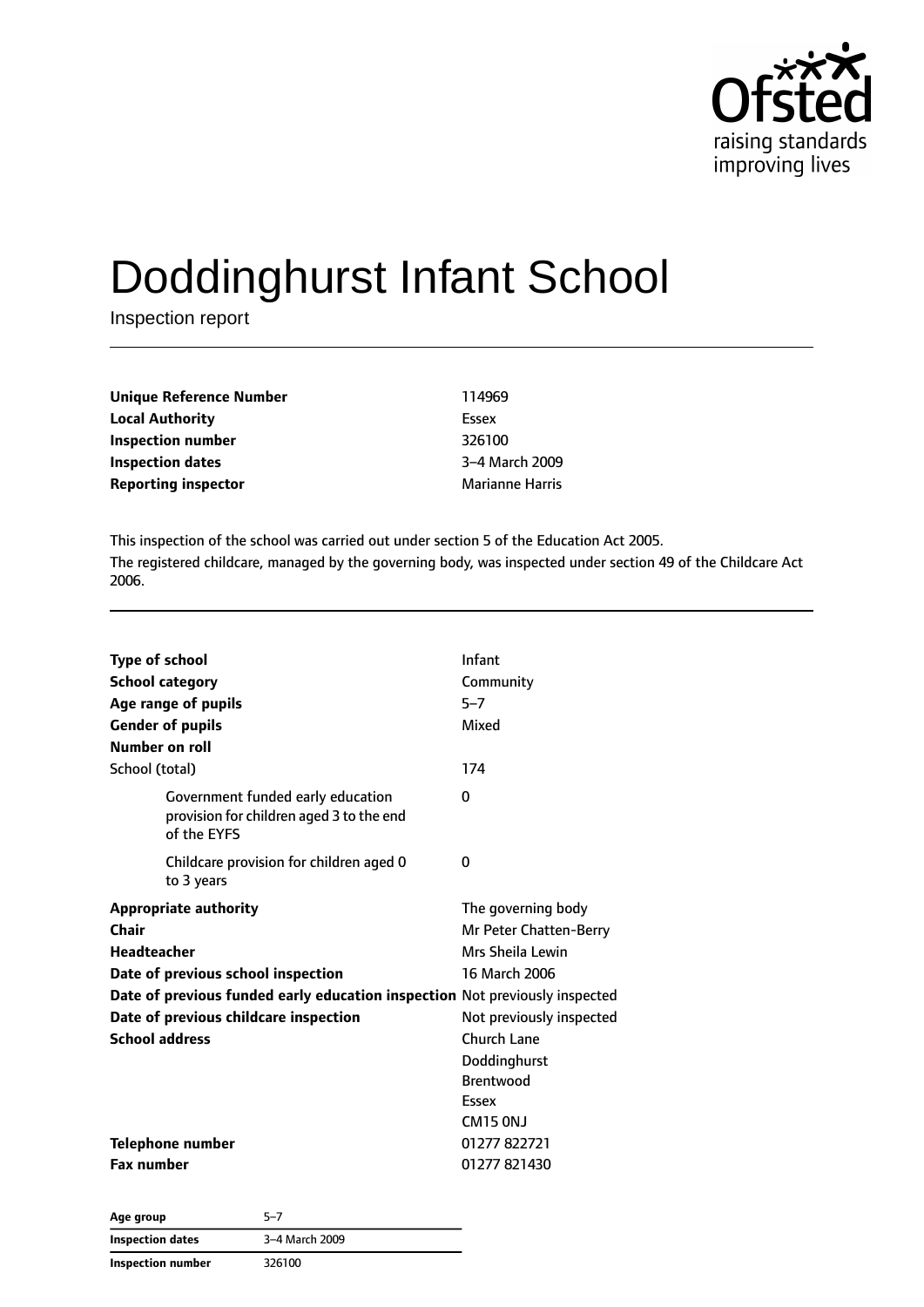.

<sup>©</sup> Crown copyright 2009

Website: www.ofsted.gov.uk

This document may be reproduced in whole or in part for non-commercial educational purposes, provided that the information quoted is reproduced without adaptation and the source and date of publication are stated.

Further copies of this report are obtainable from the school. Under the Education Act 2005, the school must provide a copy of this report free of charge to certain categories of people. A charge not exceeding the full cost of reproduction may be made for any other copies supplied.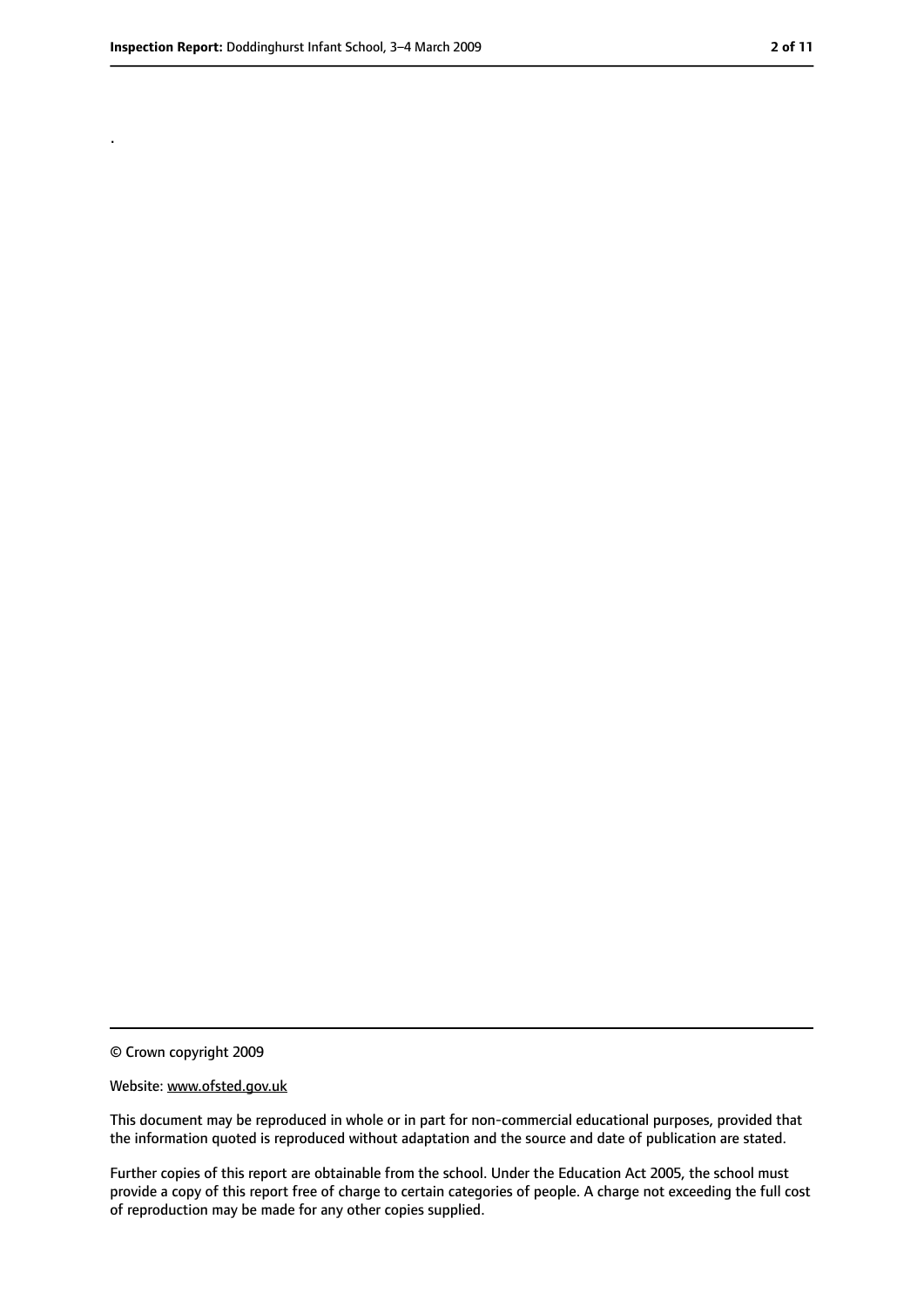# **Introduction**

The inspection was carried out by two additional inspectors.

## **Description of the school**

This is an average sized infant school. Most pupils are from White British backgrounds and all speak English. The number of pupils with learning difficulties and/or disabilities is lower than that of other schools. These are mainly for speech and communication difficulties and a range of medical needs. When they join the school, children in the Early Years Foundation Stage have skills and knowledge that are generally above those expected for their age.

## **Key for inspection grades**

| Outstanding  |
|--------------|
| Good         |
| Satisfactory |
| Inadequate   |
|              |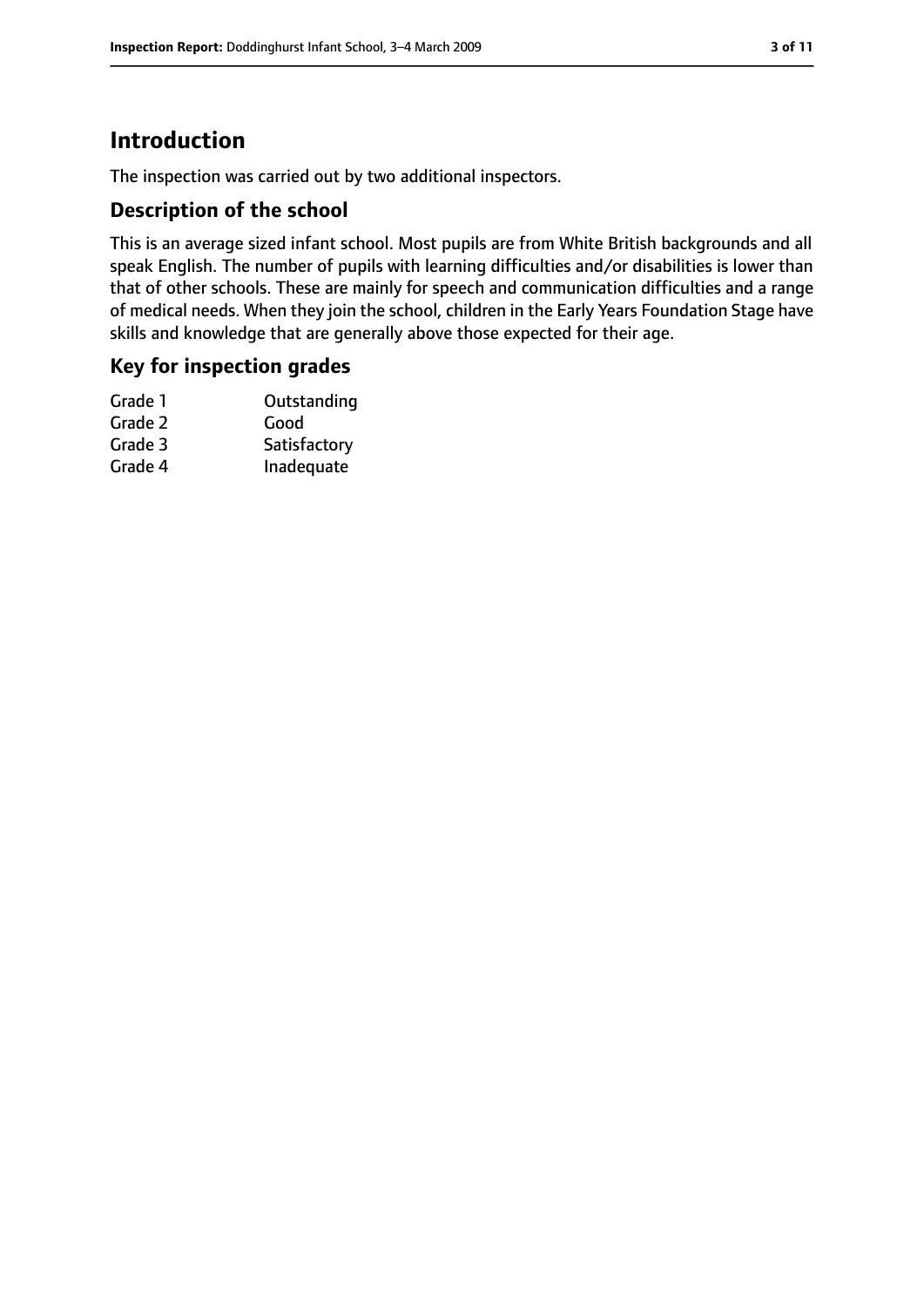# **Overall effectiveness of the school**

#### **Grade: 1**

This is an outstanding school where every day is packed with fun-filled work and activities. Pupils really enjoy coming to school and this is reflected in their excellent attendance. Parents are very supportive of the school and many help in class and in other activities. One parent described 'this delightful village school' as being at the heart of the local community.

Pupils make excellent progress and achieve outstandingly, whatever their starting point. By the time they leave Year 2, almost half have reached standards that are well above those usually seen in reading, writing and mathematics. Standards in other subjects are also very high.

Parents report, 'There are many exciting and different opportunities for the children in each year group to participate in.' Inspection evidence supports this and, as a result, pupils' personal development and well-being are outstanding, as is teaching and the curriculum. Pupils are very polite, friendly and confident. They are extremely enthusiastic about learning and keen to share their views and ideas. They have a thorough understanding of keeping healthy and safe and enjoy looking after one another. They make an excellent contribution to the community, both in school and in the local area, through events such as parents to lunch and tea for the village. These events, coupled with their enthusiasm for working together and the high standards they reach, means that they are extremely well prepared for the next stage of their education.

One parent wrote, 'Each child is made to feel special as an individual and as a valued member of the school.' This is because each teacher forms excellent relationships with their class. Work and activities are planned to meet the needs of all members of the class and pupils are encouraged to assess how much they have understood at the end of each lesson. Teachers provide many extra activities to make learning exciting for pupils and parents appreciate this. There are many visits into the local area and visitors that enrich learning.

The pupils benefit from outstanding leadership and management at all levels. The headteacher rises to the challenge of maintaining very high standards by setting clear plans for moving the school forward. The progress that each child makes is carefully tracked and any needs, educational or medical, are fully met. Each class has targets in English and mathematics and the pupils know what they need to do to improve their work. The progress pupils are making towards these targets is displayed in a fun and thoughtful way so that pupils know how well they are doing. This meansthat the pupils are cared for, guided and supported in an outstanding way. Governors are very knowledgeable. They support the school very effectively and have a thorough understanding of what needs to be done in order to develop the already outstanding provision. The issues from the last inspection have been tackled successfully and there is excellent capacity to improve further with all staff committed to maintaining this as an extremely successful school.

## **Effectiveness of the Early Years Foundation Stage**

#### **Grade: 1**

Children make an excellent start to school life in the Reception classes. Outstanding leadership and management have resulted in an induction system that ensures children settle into school quickly and make friends easily. Every child is given many opportunities to visit the school, meet the staff and become accustomed to choosing activities and learning their way around the building. Older children are assigned to the younger ones to ensure that they feel safe in the playground. Basic skills in early reading and writing, mathematics, and information and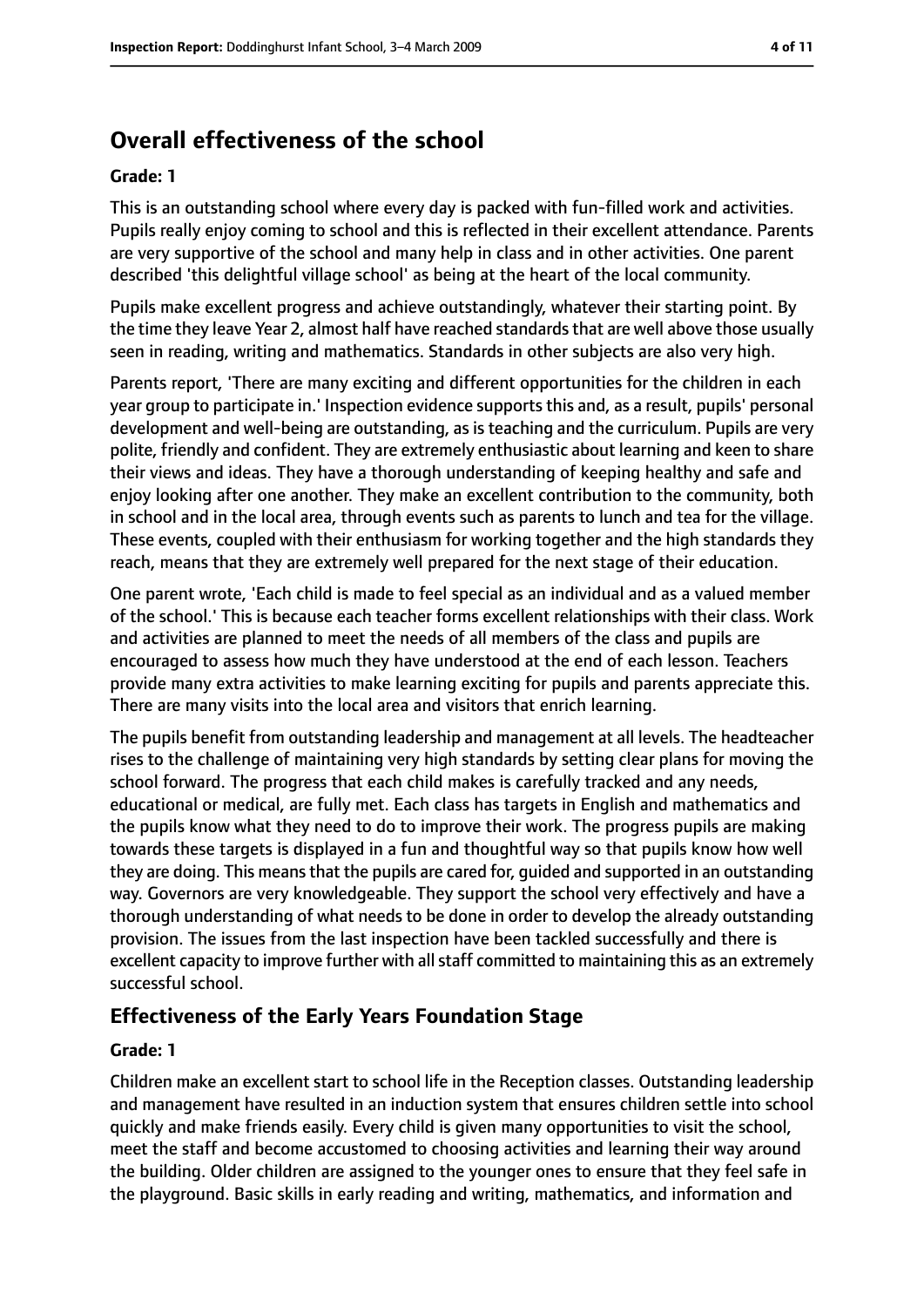communication technology (ICT) are taught extremely effectively. As a result, children are confident writers, using their skills to form letters correctly and write sentences. They count accurately and learn about simple addition and subtraction. Dedicated computer sessions ensure that children become familiar with a range of programs and confidently use technology. By the time they leave the Reception class most children have reached the expected goals for their learning and about one third are working at National Curriculum levels. There is a good balance of activities that children choose for themselves and those that adults lead. Assessments are thorough and activities planned very effectively to meet the needs of all of the children, whatever their age or ability. The best use is made of the accommodation, although the space for outside play is limited. The school is beginning to look at how this can be tackled so that children's learning can be extended outside.

# **What the school should do to improve further**

■ Pursue plans to develop the outside area for children in the Early Years Foundation Stage so that their learning can be extended beyond the classroom.

# **Achievement and standards**

## **Grade: 1**

Standards are much higher than usually seen in reading, writing and mathematics. This has been the trend over many years and current standards are no different. Pupils of all abilities achieve extremely well and their progress is excellent. Standards in other subjects are also much higher than usually seen in infant schools. Exciting and stimulating displays around the school show how much pupils have learnt about artists, such as Jackson Pollack. School productions help pupils to reach very high standards in performing and singing to a wide audience. Excellent use of the ICT suite means that pupils are confident publishing their work, changing fonts and colours and cutting and pasting images into their work. Pupils who find learning difficult make excellent progress because they are exceptionally well supported in lessons and sessions are designed to tackle their specific needs.

# **Personal development and well-being**

#### **Grade: 1**

Pupils enjoy school immensely. They are very friendly, considerate and show great respect towards each other and to adults. Pupils talk enthusiastically about what they learn as a result of the outstanding teaching and the outstanding curriculum. Behaviour is excellent. Pupils say that they feel very safe in school. Levels of attendance are well above the national average. Pupils' spiritual, moral, social and cultural development is outstanding. They greatly appreciate celebrating natural beauty through art, gardening and preparing for the village horticultural shows. They work together extremely well and listen attentively to each other. They have an excellent understanding of other cultures and enjoy learning about other countries. They are also very proud of the money they raise for different charities both nationally and in the wider world.

Pupils have an excellent understanding of how to stay healthy. They are very aware of healthy diets and a good number participate keenly in the after school sporting activities. Pupils enjoy weekly swimming sessions in the summer term, using the school pool. Pupils feel very pleased when given special responsibilities around the school. They consider themselves very much part of the local community, performing concerts for local senior citizens and participating in recycling initiatives. Pupils are very happy and have a genuine willingness to do their best, to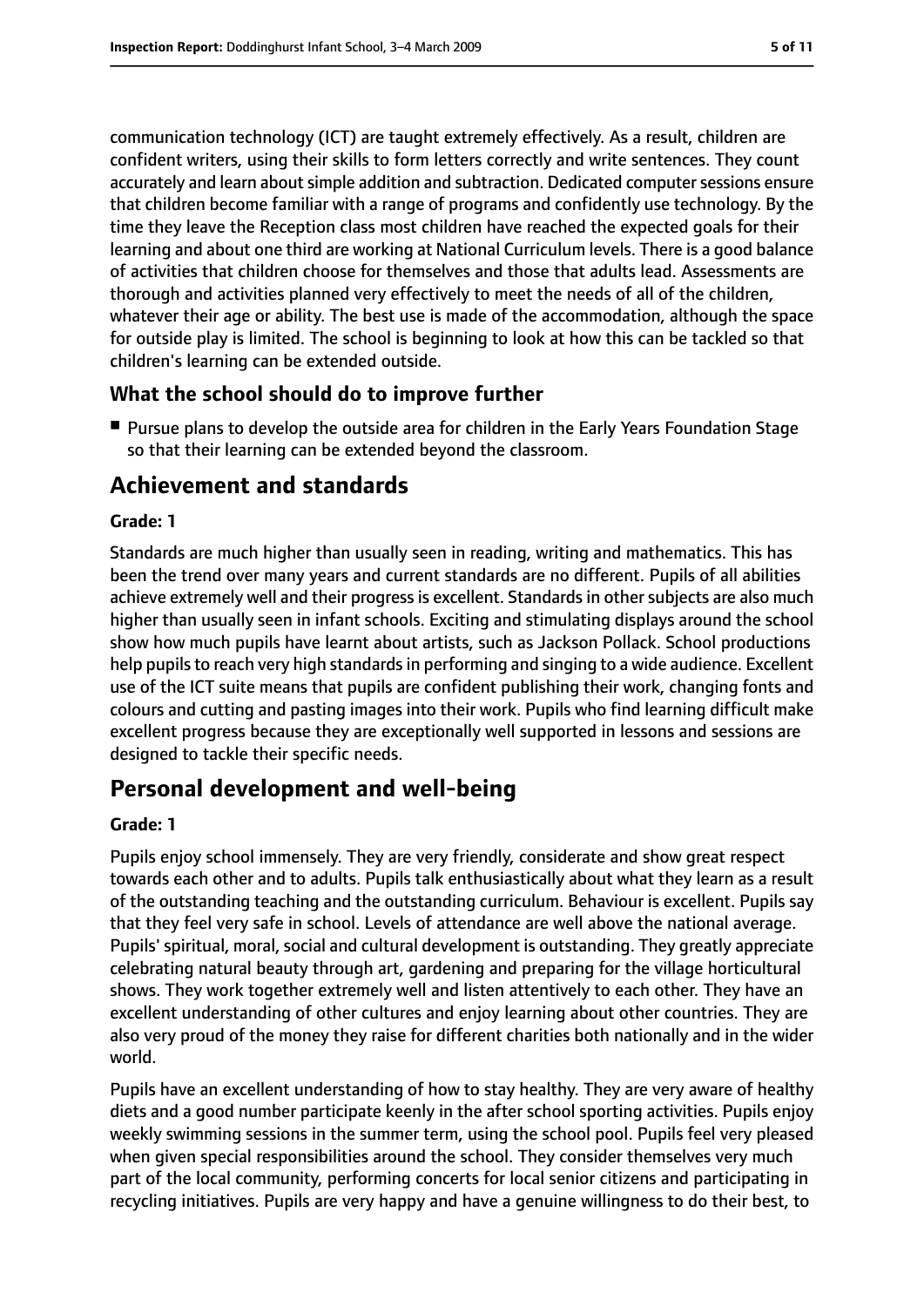help others and develop their own independence. These values, together with very high standards in literacy, numeracy and ICT, means they are being extremely well prepared for the next stages of education.

# **Quality of provision**

# **Teaching and learning**

#### **Grade: 1**

Pupils make outstanding progress because teachers plan lessons that are enlivening and stimulating. The purpose of each session is clearly explained and activities are carefully and sensitively planned to meet the needs of all groups in each class. Pupils are challenged. They enjoy extending their learning by deciding which activity they will attempt and assess for themselves how much they understand. Marking is very effective and helps pupils improve further. Teachers discuss pupils' work with them and note how much progress the pupils have made towards their targets. Relationships are excellent and pupils are very enthusiastic about learning. Work is displayed throughout the school and many displays are added to regularly as pupils learn more about a whole variety of subjects and themes.

## **Curriculum and other activities**

#### **Grade: 1**

The school has developed a very creative and imaginative curriculum. New strategies have helped teachers to plan very exciting and relevant ways to link pupils' learning across different subjects. The school proudly displays attractive examples of pupils' work linking many subjects together. Opportunities for enrichment, through the many extra-curricular activities and local events, such as the school and village fairs, are outstanding. Pupils learn about communities further afield and this helps them to understand different cultural perspectives. Art, music and dance play a key part in the school's vibrant learning environment with high quality performances in and out of school. Teachers and teaching assistants adjust provision to ensure that pupils who find learning difficult do not miss out on any aspect of the exciting curriculum. Links with the local high school and other schools are excellent and support learning very well particularly in dance and sport.

#### **Care, guidance and support**

#### **Grade: 1**

The excellent quality of the caring and supportive environment helps all groups of pupils to thrive and flourish. This high level of care is much appreciated by parents. Partnerships with a range of agencies support particular families well when necessary. Staff sensitively provide additional medical care when it is needed, so that all pupils feel safe and valued. There are excellent procedures to ensure pupils are kept safe. Checks on the suitability of staff and procedures for child protection meet requirements fully. Teachers and teaching assistants use assessment information very effectively to identify and support pupils who are at risk of underachieving. Pupils have personal targets in literacy and mathematics and these are reinforced in lessons and pupils know what they have to do to improve. Pupils regularly evaluate their own achievement at the end of lessons. Extra challenges are set for the more able pupils in a range of subjects, enabling them to reach the higher levels. Excellent targeted support is given to pupils who need extra help with learning and this enables them to achieve exceptionally well.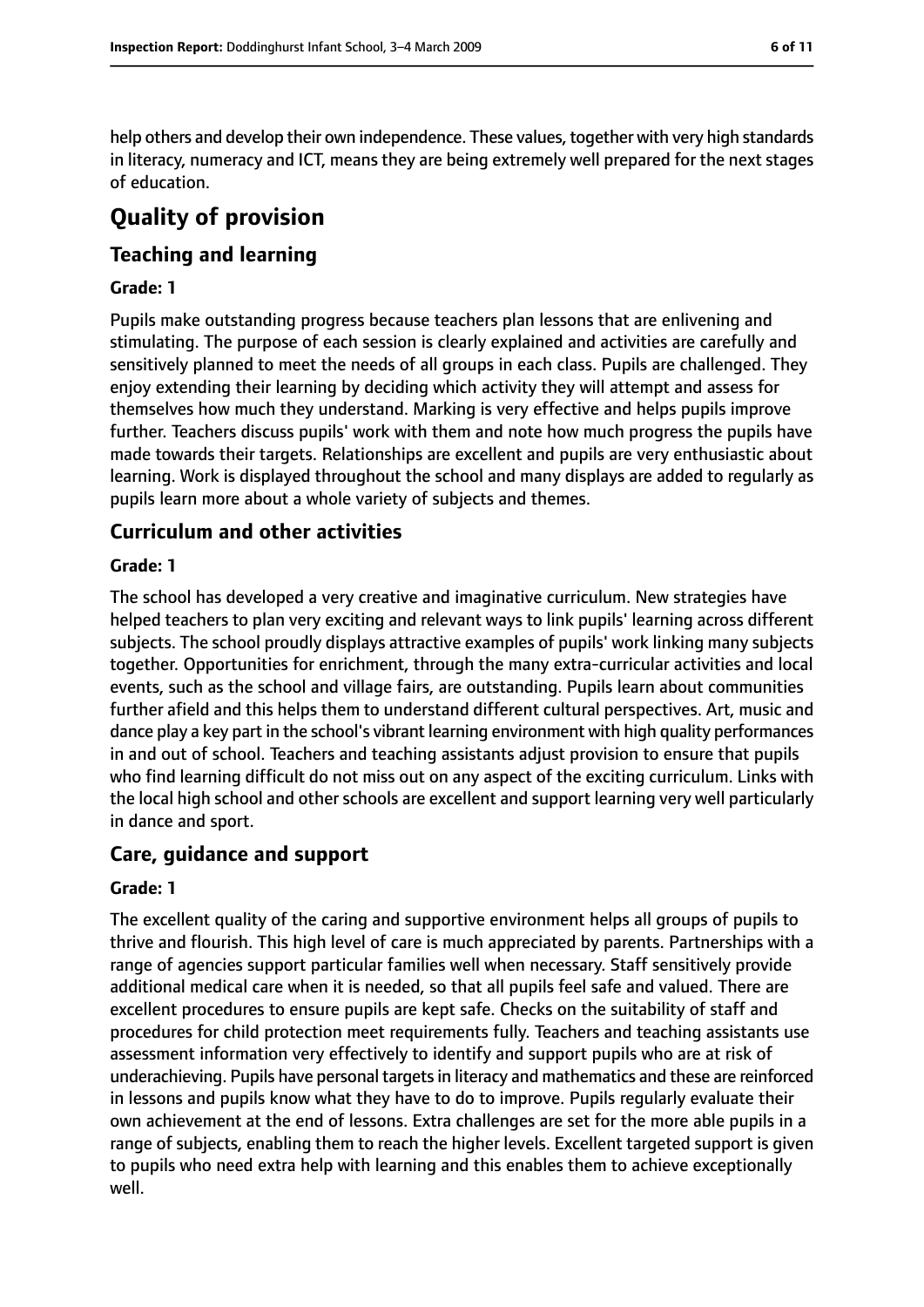# **Leadership and management**

#### **Grade: 1**

Pupils are very successful because the school is extremely well led and managed. The headteacher has been most successful in creating a team that supports each other and works together to provide the best education possible for the pupils. The progress that each child makes is tracked accurately and excellent support put in place should any fall behind. They quickly catch up and very high standards are maintained. The senior leadership team has a very accurate view of where the school's strengths lie and where improvements are needed. Governance is excellent. Governors are very supportive of the school and play a key role in improving provision. The programme to promote community cohesion is excellent. Pupils learn about the local area and provide events for local people. Parents enjoy the opportunity they have to eat lunch with their children every week and there are plans to extend this to others in the community. Pupils learn about the cultures and beliefs of others and demonstrate a very good understanding about the various religious faiths. One parent summed up the school by saying, 'the headteacher and all her staff do an excellent job'.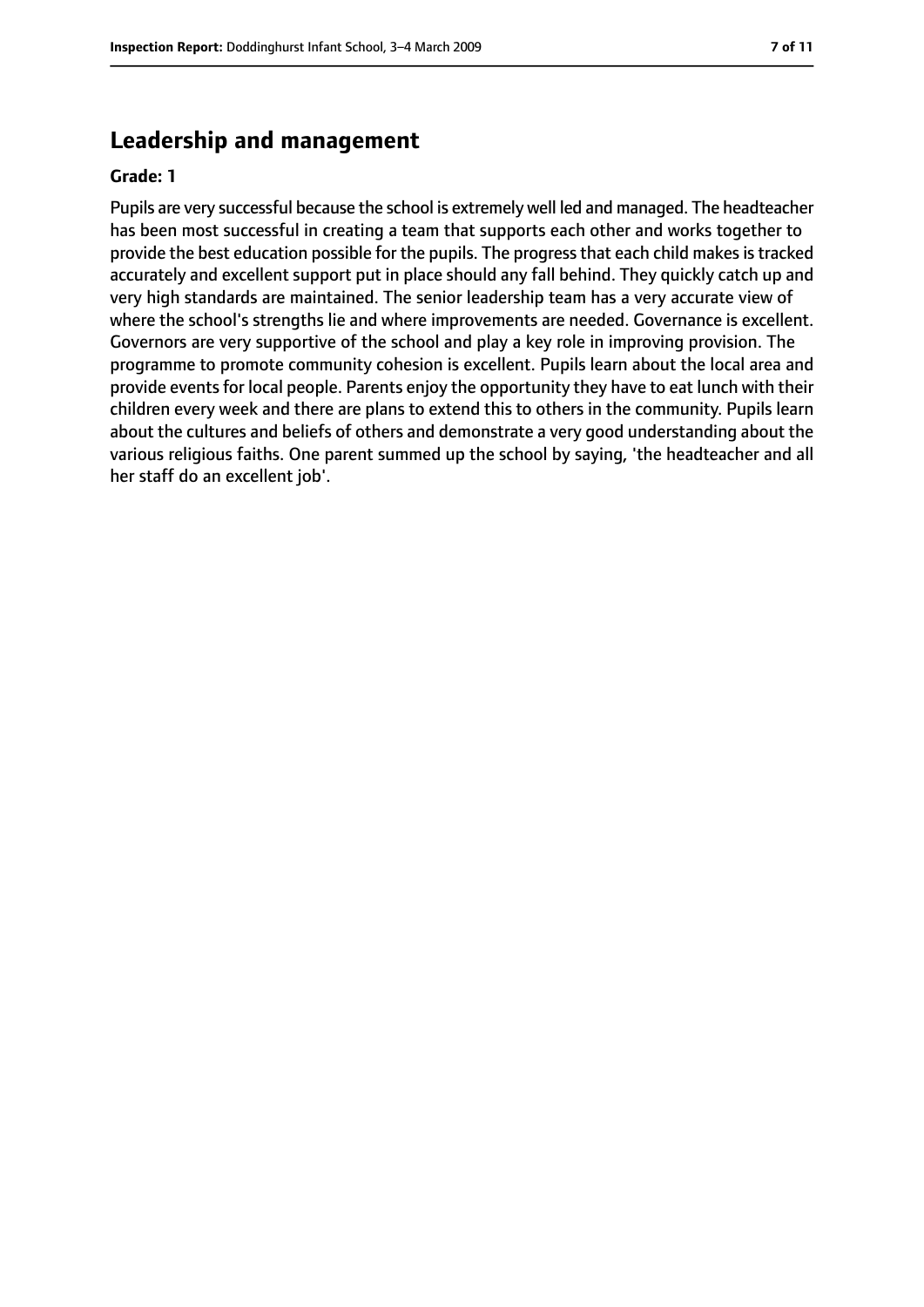**Any complaints about the inspection or the report should be made following the procedures set out in the guidance 'Complaints about school inspection', which is available from Ofsted's website: www.ofsted.gov.uk.**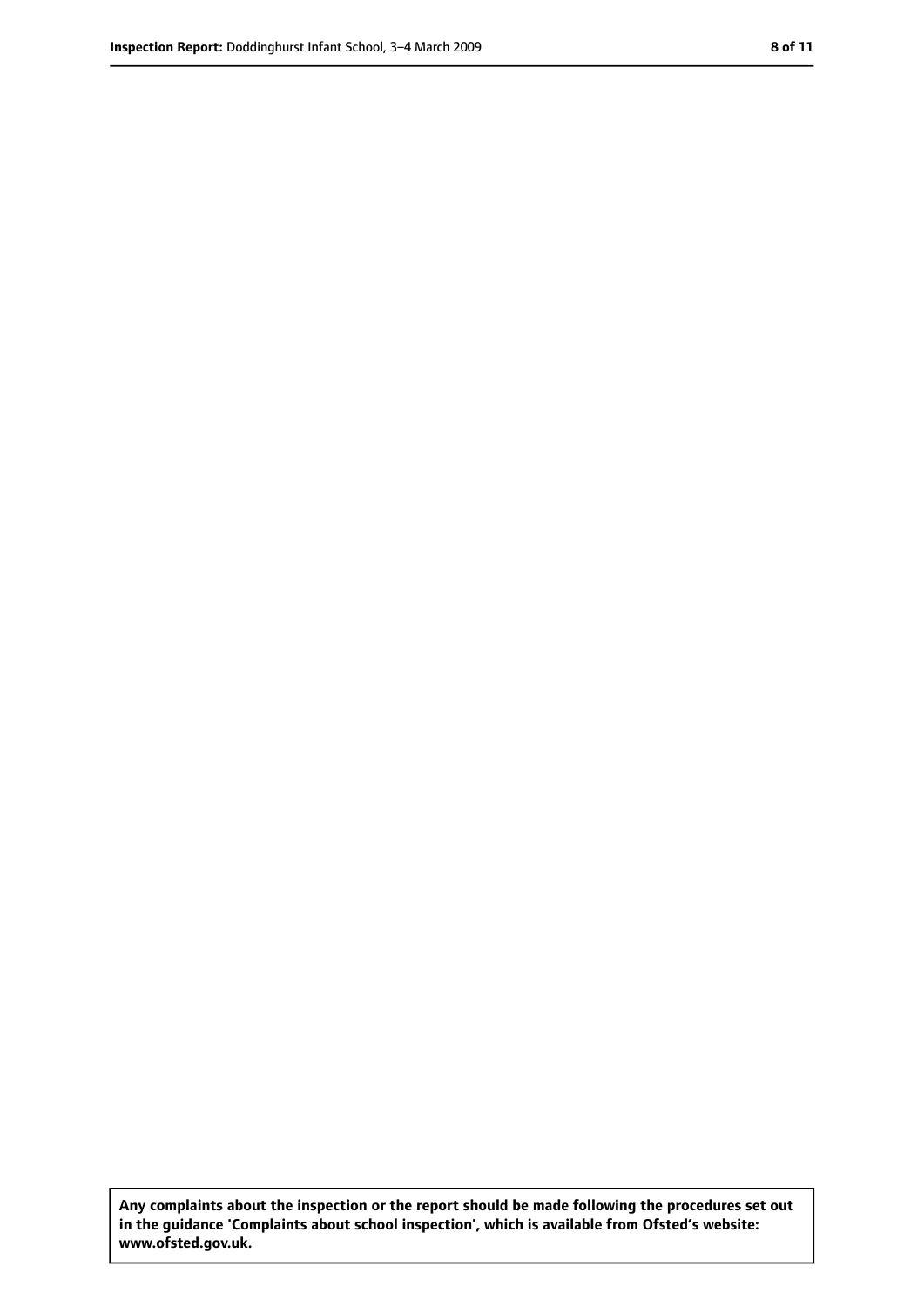# **Inspection judgements**

| ˈ Key to judgements: grade 1 is outstanding, grade 2 good, grade 3 satisfactory, and | <b>School</b>  |
|--------------------------------------------------------------------------------------|----------------|
| arade 4 inadequate                                                                   | <b>Overall</b> |

#### **Overall effectiveness**

| How effective, efficient and inclusive is the provision of<br>education, integrated care and any extended services in meeting the<br>needs of learners? |     |
|---------------------------------------------------------------------------------------------------------------------------------------------------------|-----|
| Effective steps have been taken to promote improvement since the last<br>inspection                                                                     | Yes |
| How well does the school work in partnership with others to promote learners'<br>well being?                                                            |     |
| The capacity to make any necessary improvements                                                                                                         |     |

# **Effectiveness of the Early Years Foundation Stage**

| How effective is the provision in meeting the needs of children in the<br>l EYFS?            |  |
|----------------------------------------------------------------------------------------------|--|
| How well do children in the EYFS achieve?                                                    |  |
| How good are the overall personal development and well-being of the children<br>in the EYFS? |  |
| How effectively are children in the EYFS helped to learn and develop?                        |  |
| How effectively is the welfare of children in the EYFS promoted?                             |  |
| How effectively is provision in the EYFS led and managed?                                    |  |

#### **Achievement and standards**

| How well do learners achieve?                                                  |  |
|--------------------------------------------------------------------------------|--|
| The standards <sup>1</sup> reached by learners                                 |  |
| How well learners make progress, taking account of any significant variations  |  |
| between groups of learners                                                     |  |
| How well learners with learning difficulties and/or disabilities make progress |  |

## **Annex A**

<sup>&</sup>lt;sup>1</sup>Grade 1 - Exceptionally and consistently high; Grade 2 - Generally above average with none significantly below average; Grade 3 - Broadly average to below average; Grade 4 - Exceptionally low.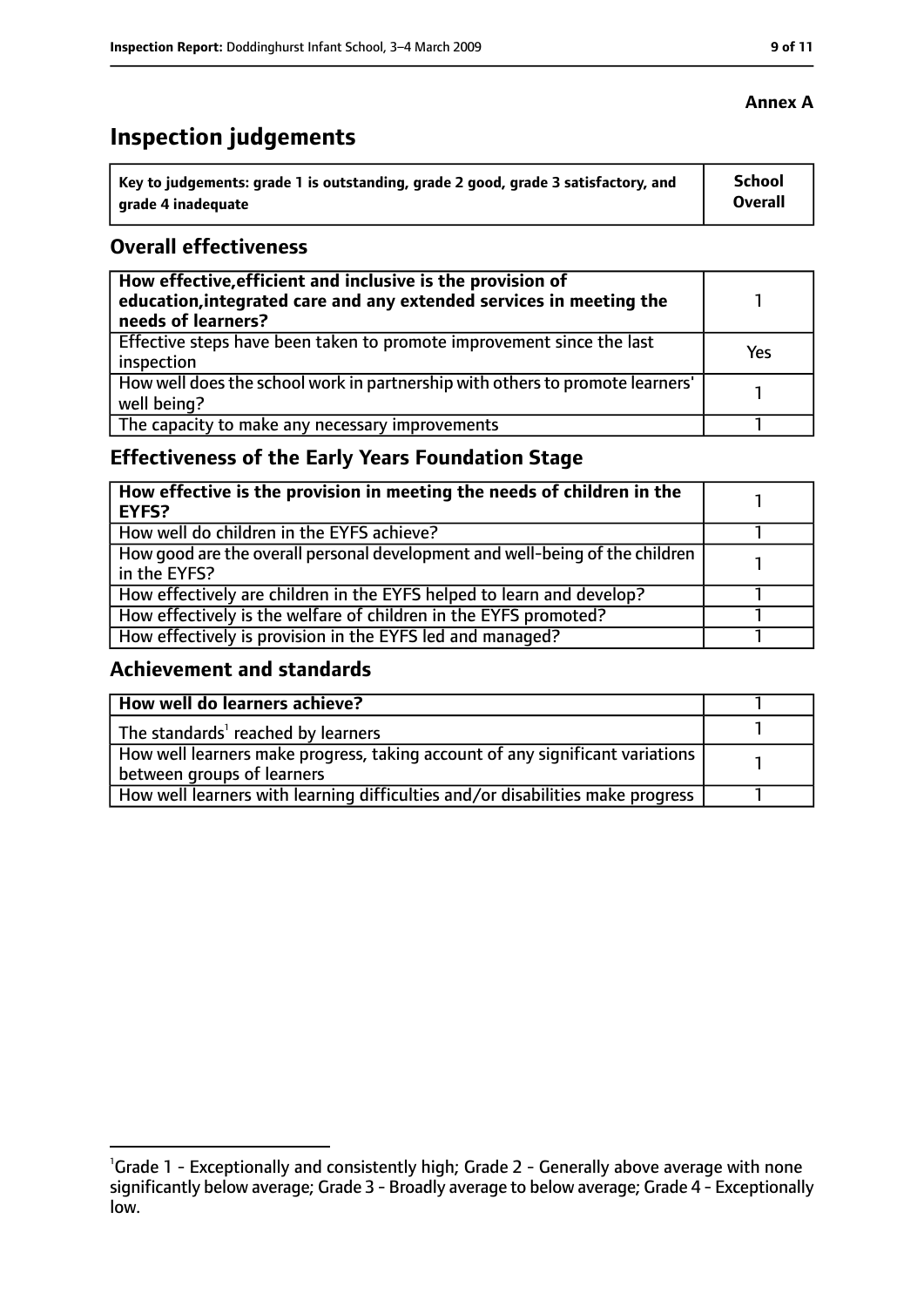# **Personal development and well-being**

| How good are the overall personal development and well-being of the<br>learners?                                 |  |
|------------------------------------------------------------------------------------------------------------------|--|
| The extent of learners' spiritual, moral, social and cultural development                                        |  |
| The extent to which learners adopt healthy lifestyles                                                            |  |
| The extent to which learners adopt safe practices                                                                |  |
| The extent to which learners enjoy their education                                                               |  |
| The attendance of learners                                                                                       |  |
| The behaviour of learners                                                                                        |  |
| The extent to which learners make a positive contribution to the community                                       |  |
| How well learners develop workplace and other skills that will contribute to<br>their future economic well-being |  |

# **The quality of provision**

| $\mid$ How effective are teaching and learning in meeting the full range of<br>  learners' needs?       |  |
|---------------------------------------------------------------------------------------------------------|--|
| How well do the curriculum and other activities meet the range of needs and<br>  interests of learners? |  |
| How well are learners cared for, quided and supported?                                                  |  |

# **Leadership and management**

| How effective are leadership and management in raising achievement<br>and supporting all learners?                                              |            |
|-------------------------------------------------------------------------------------------------------------------------------------------------|------------|
| How effectively leaders and managers at all levels set clear direction leading<br>to improvement and promote high quality of care and education |            |
| How effectively leaders and managers use challenging targets to raise standards                                                                 |            |
| The effectiveness of the school's self-evaluation                                                                                               |            |
| How well equality of opportunity is promoted and discrimination eliminated                                                                      |            |
| How well does the school contribute to community cohesion?                                                                                      |            |
| How effectively and efficiently resources, including staff, are deployed to<br>achieve value for money                                          |            |
| The extent to which governors and other supervisory boards discharge their<br>responsibilities                                                  |            |
| Do procedures for safequarding learners meet current government<br>requirements?                                                                | <b>Yes</b> |
| Does this school require special measures?                                                                                                      | <b>No</b>  |
| Does this school require a notice to improve?                                                                                                   | No         |